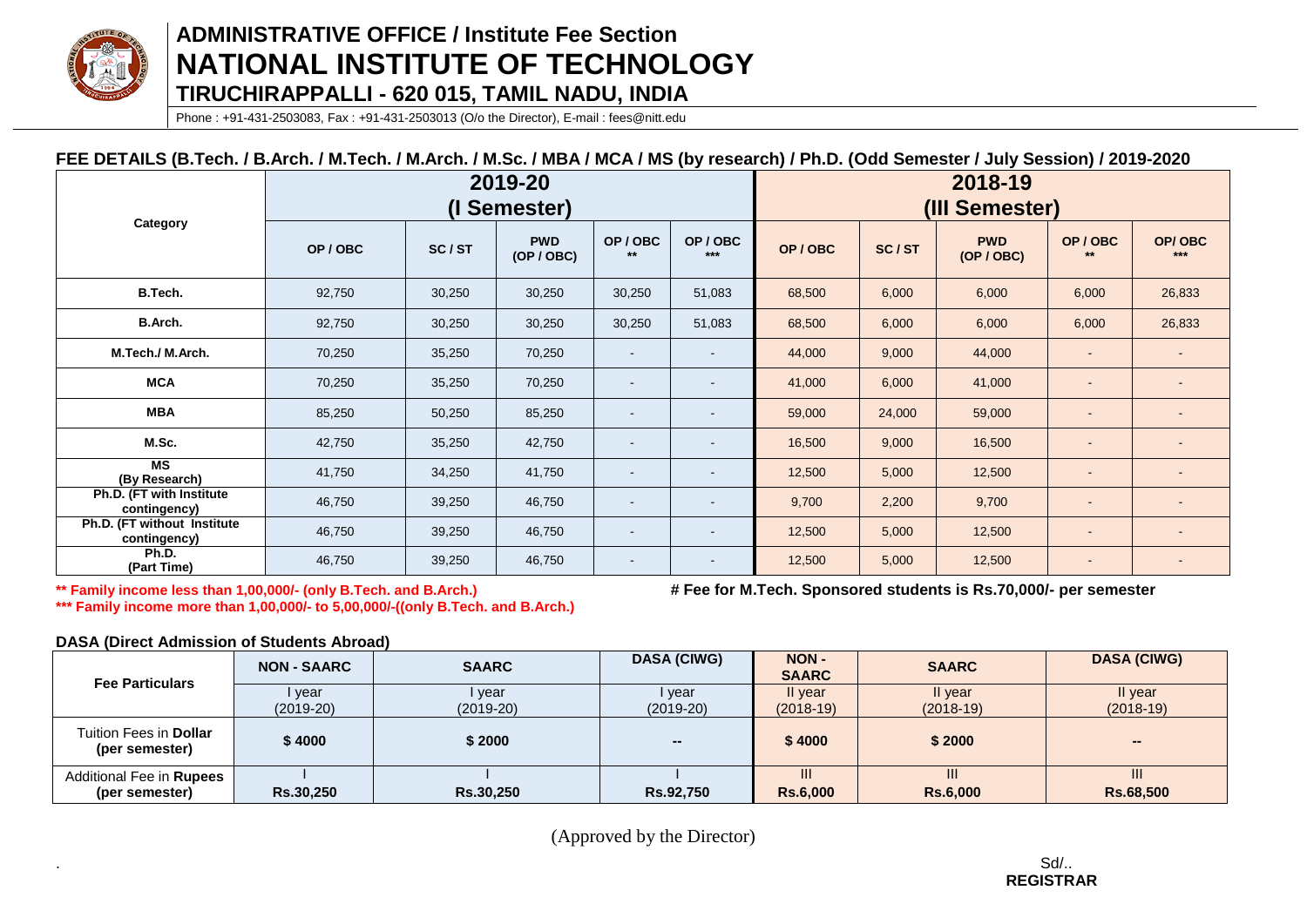

# **ADMINISTRATIVE OFFICE / Institute Fee Section NATIONAL INSTITUTE OF TECHNOLOGY TIRUCHIRAPPALLI - 620 015, TAMIL NADU, INDIA**

Phone : +91-431-2503083, Fax : +91-431-2503013 (O/o the Director), E-mail : fees@nitt.edu

## **FEE DETAILS (B.Tech. / B.Arch. / M.Tech. / M.Arch. / M.Sc. / MBA / MCA / MS (by research) / Ph.D. (Odd Semester / July Session) / 2019-2020**

|                                             | 2017-18<br>(V Semester) |        |                          |                           | 2016-17<br>(VII Semester)  |        |                          |                          |                          | 2015-16<br>(IX Semester) |        |                |
|---------------------------------------------|-------------------------|--------|--------------------------|---------------------------|----------------------------|--------|--------------------------|--------------------------|--------------------------|--------------------------|--------|----------------|
| Category                                    | OP/OBC                  | SC/ST  | <b>PWD</b><br>(OP / OBC) | OP/<br><b>OBC</b><br>$**$ | OP/<br><b>OBC</b><br>$***$ | OP/OBC | SC/ST                    | <b>PWD</b><br>(OP / OBC) | OP/OBC<br>$**$           | OP/OBC<br>$***$          | OP/OBC | SC/ST          |
| B.Tech.                                     | 68,500                  | 6,000  | 6,000                    | 6,000                     | 26,833                     | 71,500 | 9,000                    | 9,000                    | 9,000                    | 29,833                   |        | $\blacksquare$ |
| B.Arch.                                     | 68,500                  | 6,000  | 6,000                    | 6,000                     | 26,833                     | 68,500 | 6,000                    | 6,000                    | 6,000                    | 26,833                   | 44,000 | 9,000          |
| M.Tech./ M.Arch.                            | $\sim$                  |        |                          | $\sim$                    | $\blacksquare$             |        | $\overline{\phantom{a}}$ |                          | $\blacksquare$           |                          |        |                |
| <b>MCA</b>                                  | 44,000                  | 9,000  | 44,000                   | $\blacksquare$            | $\overline{\phantom{a}}$   |        | $\overline{\phantom{a}}$ |                          | $\overline{\phantom{a}}$ |                          |        | $\sim$         |
| <b>MBA</b>                                  | $\sim$                  |        |                          | ٠                         |                            |        | $\overline{\phantom{a}}$ |                          | -                        |                          |        |                |
| M.Sc.                                       | $\sim$                  | $\sim$ | $\overline{\phantom{a}}$ | $\overline{\phantom{a}}$  | $\overline{\phantom{a}}$   |        | $\overline{\phantom{a}}$ |                          | $\overline{\phantom{a}}$ |                          |        | $\sim$         |
| MS<br>(By Research)                         | 12,500                  | 5,000  | 12,500                   | $\sim$                    | $\sim$                     | 12,500 | 5,000                    | 12,500                   | $\blacksquare$           |                          | 12,500 | 5,000          |
| Ph.D. (FT with Institute<br>contingency)    | 9,700                   | 2,200  | 9,700                    | $\sim$                    | $\blacksquare$             | 9,700  | 2,200                    | 9,700                    | $\blacksquare$           |                          | 9,700  | 2,200          |
| Ph.D. (FT without<br>Institute contingency) | 12,500                  | 5,000  | 12,500                   | $\blacksquare$            | $\overline{\phantom{a}}$   | 12,500 | 5,000                    | 12,500                   | $\blacksquare$           |                          | 12,500 | 5,000          |
| Ph.D.<br>(Part Time)                        | 12,500                  | 5,000  | 12,500                   | $\blacksquare$            | ٠                          | 12,500 | 5,000                    | 12,500                   | $\overline{\phantom{a}}$ | $\blacksquare$           | 12,500 | 5,000          |

**\*\*\* Family income more than 1,00,000/- to 5,00,000/-((only B.Tech. and B.Arch.)**

**\*\* Family income less than 1,00,000/- (only B.Tech. and B.Arch.) # Fee for M.Tech. Sponsored students is Rs.70,000/- per semester**

#### **DASA (Direct Admission of Students Abroad)**

|                                                             | <b>NON - SAARC</b>   | <b>SAARC</b>    | <b>DASA (CIWG)</b> | <b>NON - SAARC</b>     | <b>SAARC</b>           | <b>DASA (CIWG)</b>      | <b>NON-SAARC</b>       | <b>SAARC</b>           |
|-------------------------------------------------------------|----------------------|-----------------|--------------------|------------------------|------------------------|-------------------------|------------------------|------------------------|
| <b>Fee Particulars</b>                                      | III year             | III year        | III year           | IV year                | IV year                | IV year                 | V year                 | V year                 |
|                                                             | (2017-18)            | $(2017-18)$     | $(2017-18)$        | $(2016-17)$            | $(2016-17)$            | $(2016-17)$             | $(2015-16)$            | (2015-16)              |
| <b>Tuition Fees in Dollar</b><br>(per semester)             | \$4000               | \$2000          | -                  | \$4000                 | \$2000                 | $\sim$                  | \$4000                 | \$2000                 |
| <b>Additional Fee in</b><br><b>Rupees</b><br>(per semester) | V<br><b>Rs.6,000</b> | <b>Rs.6,000</b> | <b>Rs.68,500</b>   | VII<br><b>Rs.9,000</b> | VII<br><b>Rs.9.000</b> | VII<br><b>Rs.71,500</b> | VII<br><b>Rs.9,000</b> | VII<br><b>Rs.9,000</b> |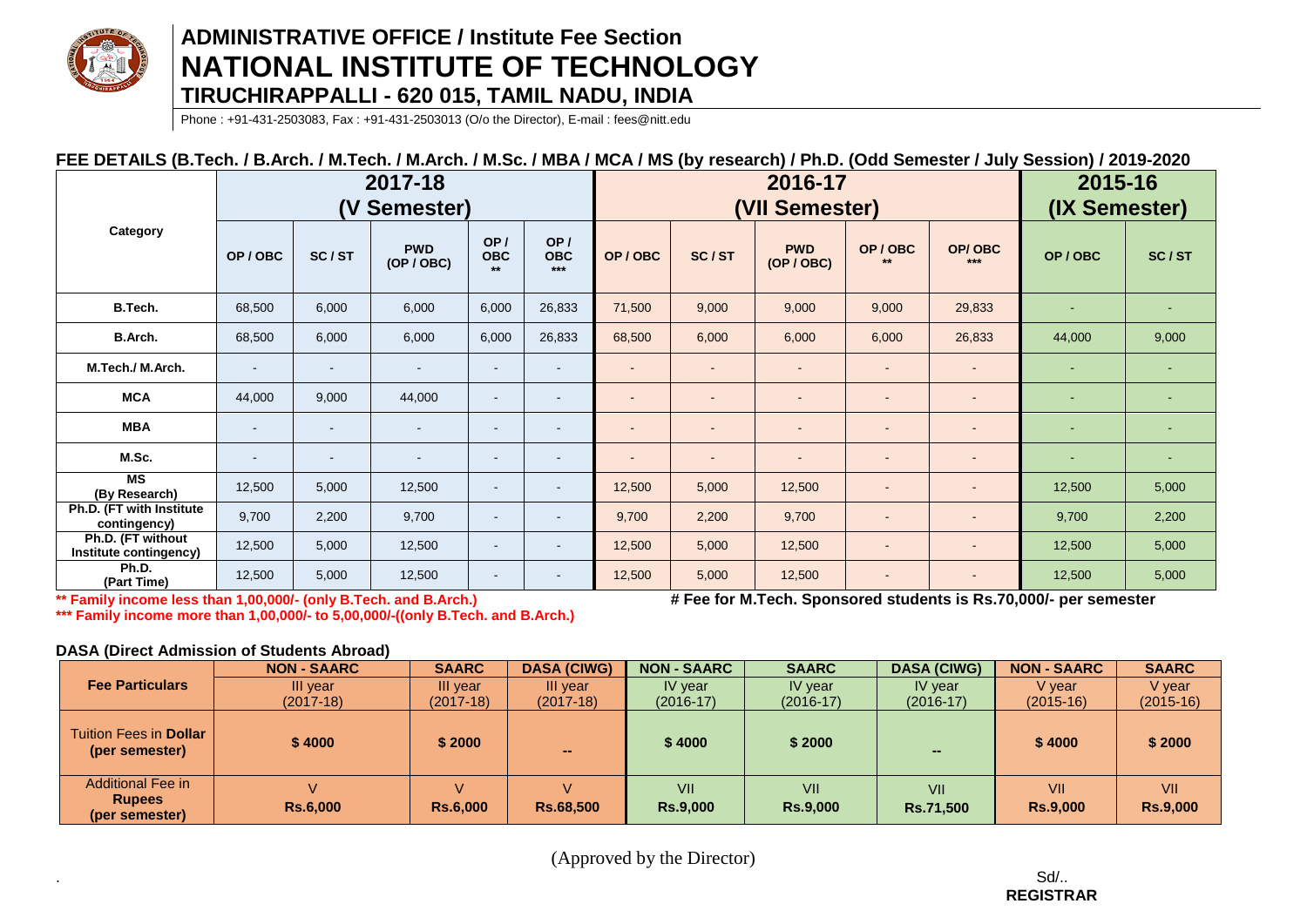#### **Mode of payment**

- 1. Payment through SBI Collect (State Bank of India) only.
- 2. Payment through SBI Collect can be made by operating the following link "<https://www.onlinesbi.com/prelogin/icollecthome.htm?corpID=88587> "
- 3. Cash / Demand Draft / Cheque / Pay Orders, etc are NOT ACCEPTED. However, in case of payment of fees on availing EDUCATION LOAN, the fee could be remitted through NEFT in the following Institute account:

- a. Account No. : **35821815354** Account No. : **38127411825**
- b. Name of the account : **FEE ACCOUNT, NIT, Trichy**<br>C. IFSC Code : **SBIN0001617** 
	-
	-

# **For ALL B.Tech./B.Arch. Students**<br> **For ALL M.Tech./M.Arch./MBA/MCA/M.Sc./M.S./Ph.D. Students**<br>
Account No. 138127411825<br>
Account No. 138127411825

| a. Account No.         | 35821815354                | Account No.         | 38127411825                   |
|------------------------|----------------------------|---------------------|-------------------------------|
| b. Name of the account | : FEE ACCOUNT, NIT, Trichy | Name of the account | : FEE ACCOUNT-II, NIT, Trichy |
| c. IFSC Code           | SBIN0001617                | <b>IFSC Code</b>    | SBIN0001617                   |
| d. Branch              | NIT, Trichy                | Branch              | NIT, Trichy                   |

In case of payments through NEFT mode the proof of payment with UTR No. and students particulars should be produced to the Institute fee section and the **remitter should enter the concerned student Roll No. and Name.**

### **For DASA Students**

## **a. Tuition Fee:**

- 1. Tuition fee can be paid in INR or USD. Payments in INR can be made through SBI collect only by operating the link [https://www.onlinesbi.com/prelogin/icollecthome.htm?corpID=88587"](https://www.onlinesbi.com/prelogin/icollecthome.htm?corpID=88587). *(Payment in INR should be made at the conversion rate in force on the date of transaction)*
- 2. Payment in USD can be made through SWIFT mode only, for which the details are furnished below:
	- a. Account No. : **10891414445**
	- b. Name of the account : **THE DIRECTOR, NIT TRICHY**
	- c. SWIFT Code : SBININBB190
	- d. Branch name & Address : State Bank of India, Kailasapuram Post, Post Bag No.3, B-Sector, Trichy, Tamil Nadu 620 014
	- e. Charges : OURS (to be paid by students)
	- f. Remitter Information : (Field 72) Student Roll No., Name & Mobile No. (to be mentioned compulsorily)
- **b. Additional Fees:**

Payment can be made in INR through SBI Collect only by operating the following link ["https://www.onlinesbi.com/prelogin/icollecthome.htm?corpID=88587](https://www.onlinesbi.com/prelogin/icollecthome.htm?corpID=88587)

### **Instructions for payment of fees:**

- 1. Part payment will not be accepted.
- 2. Students availing Bank loans / Scholarships should pay the Institute fee within the stipulated time, even if the receipt of bank loan/scholarship is delayed. The bank loan/ scholarship amount subsequently received will be transferred to the students account.
- 3. In case of payments made through **SWIFT MODE\*\***, the students are advised to produce a copy of the proof to the Institute fees section along with student particulars.
- 4. After the payment, all students are advised to submit a Xerox copy of the payment receipt in INR/USD, to the Institute fee section. If any student fails to submit the above, he/she will be considered as a Fee defaulter.
- 5. Institute is accepting only **ONLINE** payments. All students and parents are requested to co-operate & co-ordinate for the smooth functioning of the section please.
- 
- 6. Important dates for payment of fees: **\*\* on swift mode payment, the remitter must enter the student Roll No. and Name**.

| <b>Without fine</b>    | : From 20/06/2019 to 20/08/2019                             |
|------------------------|-------------------------------------------------------------|
| With fine of Rs.500/-  | : From $21/08/2019$ to $31/08/2019$                         |
| With fine of Rs.1000/- | : From 01/09/2019 to 15/09/2019                             |
|                        | From 16/09/2019 additional Rs.100/- per day will be charged |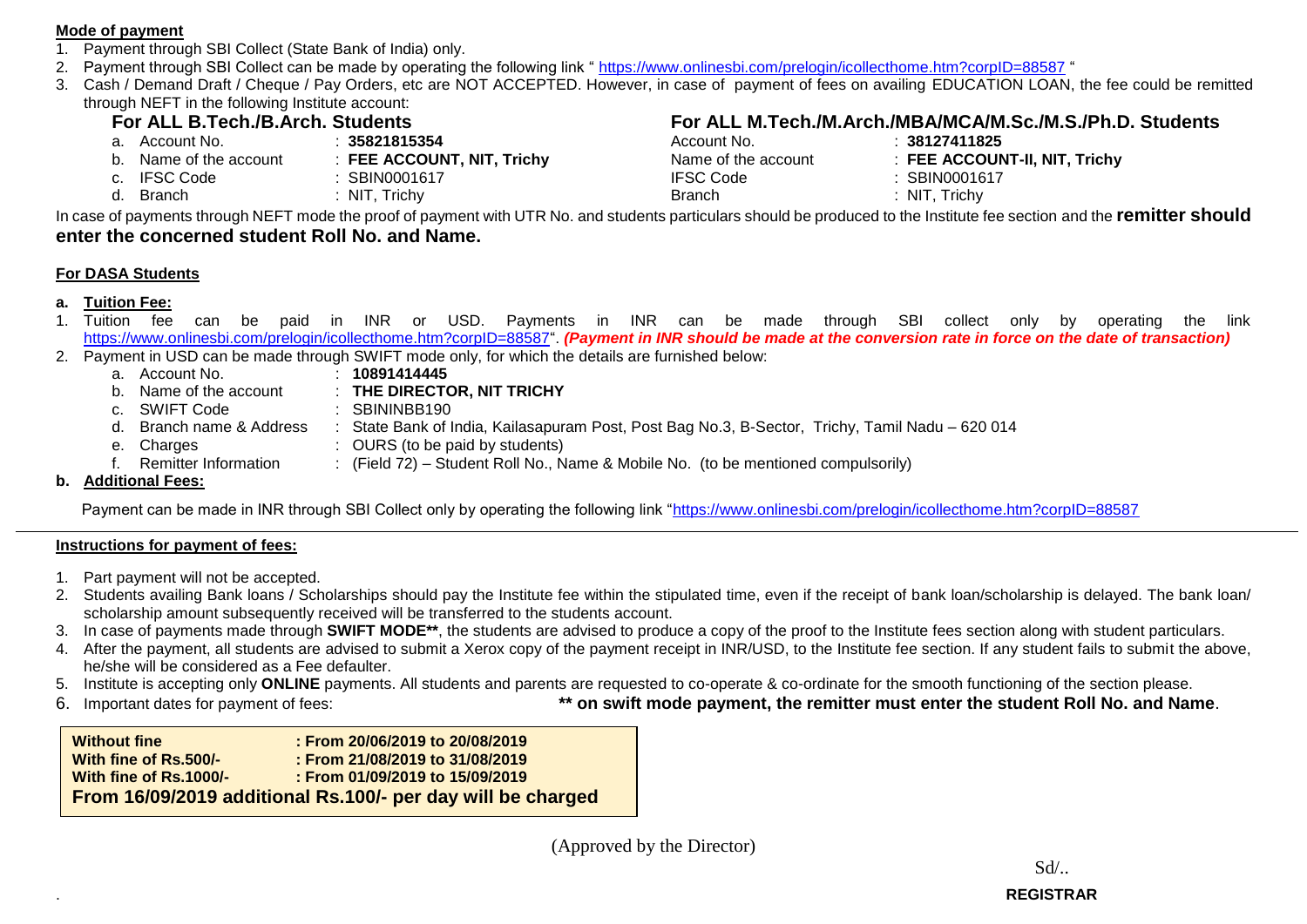

# **NATIONAL INSTITUTE OF TECHNOLOGY: TIRUCHIRAPPALLI – 620 015**

**INSTITUTE FEES for the students / scholars who are taking admissions during 2019-20 (Freshers)** *(Tuition Fee and Other Miscellaneous Fees for the Odd Semester 2019-20)*

## **A) B.Arch./B.Tech./M.Arch./M.Tech**./**MBA**/**MCA/M.Sc./MS/Ph.D**. (All General, OBC, SC, ST Categories) *(amount in rupees)*

| SI.No. | <b>Items of Fees</b>         | B.Arch. / B.Tech. | M.Arch. / M.Tech. | <b>MBA</b> | <b>MCA</b> | M.Sc.   | <b>MS &amp; Ph.D.</b> |
|--------|------------------------------|-------------------|-------------------|------------|------------|---------|-----------------------|
|        | <b>YEAR OF ADMISSIONS</b>    | 2019-20           | 2019-20           | 2019-20    | 2019-20    | 2019-20 | 2019-20               |
|        | Tuition fee                  | 62500             | 35000             | 35000      | 35000      | 7500    | 7500                  |
| 2.     | <b>Computer Fee</b>          | 1000              | 1000              | 1000       | 1000       | 1000    | 1000                  |
| 3.     | Internet Fee                 | 300               | 300               | 300        | 300        | 300     | 300                   |
| 4.     | Library fee                  | 1500              | 1500              | 1500       | 1500       | 1500    | 1500                  |
| 5.     | <b>Examination fee</b>       | 1000              | 1000              | 1000       | 1000       | 1000    |                       |
| 6.     | Registration-Enrolment fee   | 200               | 200               | 200        | 200        | 200     | 200                   |
|        | Association and Cultural fee | 1200              | 1200              | 1200       | 1200       | 1200    | 1200                  |
| 8.     | <b>Students Aid Fee</b>      | 200               | 200               | 200        | 200        | 200     | 200                   |
| 9.     | Sports Facilitation fee      | 400               | 400               | 400        | 400        | 400     | 400                   |
| 10.    | Medical and insurance fee    | 200               | 200               | 200        | 200        | 200     | 200                   |
| 11.    | Visiting Faculty fee         | --                | --                | 15000      | --         | --      | --                    |
|        | <b>TOTAL</b>                 | 68500             | 41000             | 56000      | 41000      | 13500   | 12500                 |

1. \* The SC/ST students shall get complete Tuition fees waiver.

## **B) One time Fees (Those who are joining in the Academic Year 2019-2020 only)**

|    | <b>Items of Fee</b>            | B.Arch./<br>B.Tech. | M.Arch./M.Tech.<br>MBA / MCA/ M.Sc. | M.S.  | Ph.D. |
|----|--------------------------------|---------------------|-------------------------------------|-------|-------|
| 1. | Admission fee                  | 2000                | 2000                                | 2000  | 2000  |
| 2. | Campus Development fee         | 10000               | 10000                               | 10000 | 10000 |
| 3. | Medical Exam fee               | 250                 | 250                                 | 250   | 250   |
| 4. | Seminar / Thesis fee           |                     | 5000                                | 5000  | 10000 |
| 5. | Institute Deposit (Refundable) | 5000                | 5000                                | 5000  | 5000  |
| 6. | Library Deposit (Refundable)   | 2000                | 2000                                | 2000  | 2000  |
| 7. | Alumni fee                     | 1000                | 1000                                | 1000  | 1000  |
| 8. | Convocation fee                | 3000                | 3000                                | 3000  | 3000  |
| 9. | Alumni Global Interaction fee  | 1000                | 1000                                | 1000  | 1000  |
|    | Total                          | 24250               | 29250                               | 29250 | 34250 |

# **DASA STUDENTS**

|                    | <i><b>Institute Fees</b></i>                                                      |
|--------------------|-----------------------------------------------------------------------------------|
| <b>Non SAARC</b>   | Tuition fees of US \$8000 per year plus                                           |
| <b>Countries</b>   | other fees of Rs.6000 per Semester                                                |
| <b>SAARC</b>       | Tuition fees of US \$4000 per year plus                                           |
| <b>Countries</b>   | other fees of Rs.6000 per Semester                                                |
| <b>DASA (CIWG)</b> | Tuition fees of Rs.62,500 per semester<br>plus other fees of Rs.6000 per semester |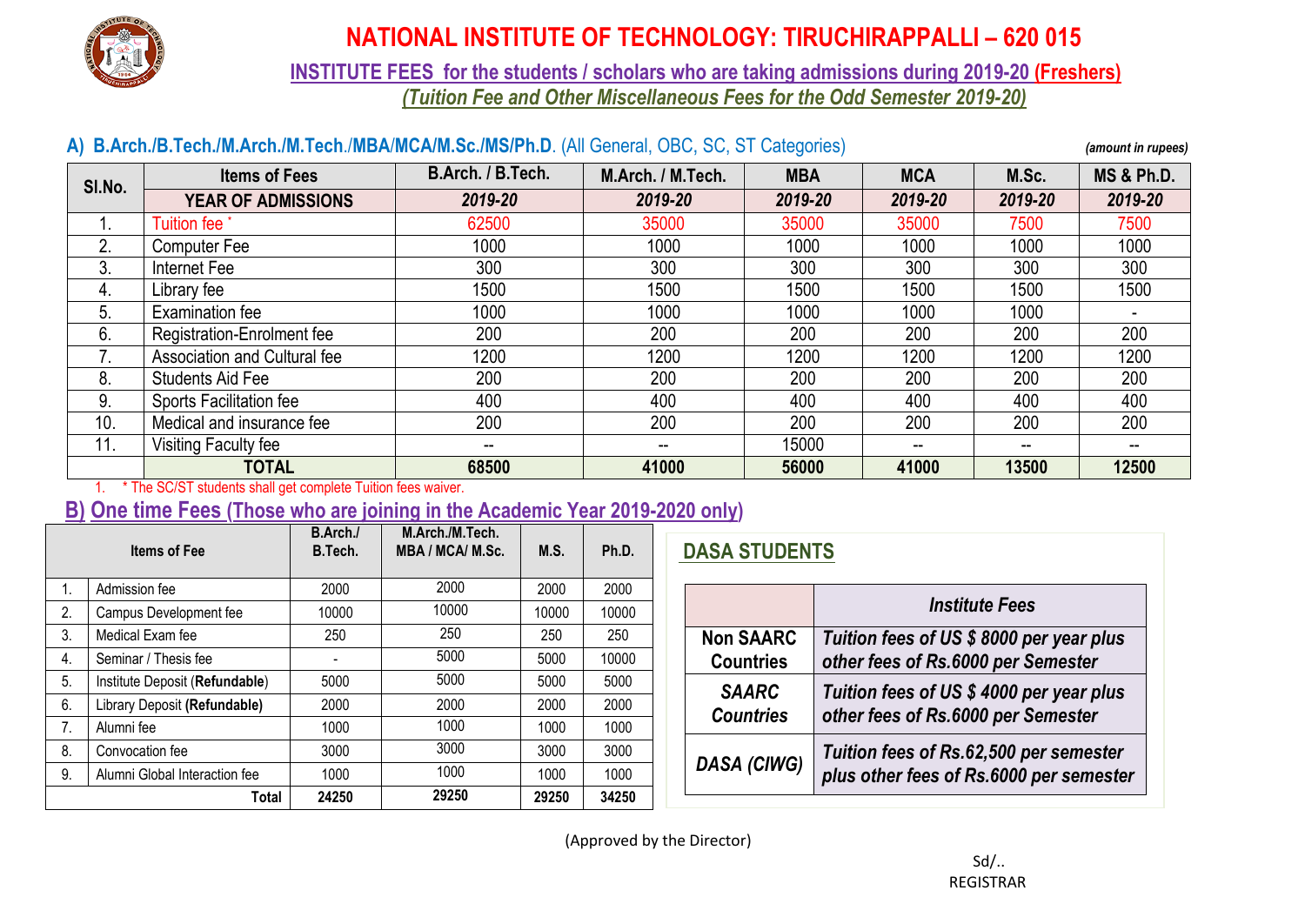

# **NATIONAL INSTITUTE OF TECHNOLOGY: TIRUCHIRAPPALLI – 620 015**

**INSTITUTE FEES for the students / scholars who were admitted during 2016-17, 2017-18, 2018-19**

*(Tuition Fee and Other Miscellaneous Fees for the Odd Semester 2019-20)*

## **B.Arch./B.Tech./M.Arch./M.Tech**./**MBA**/**MCA/M.Sc./MS/Ph.D**. (All General, OBC, SC, ST Categories) *(amount in rupees)*

|        | <b>Items of Fees</b>         | B.Arch. / B.Tech.                            | B.Tech. | M.Arch. / M.Tech. | <b>MBA</b> | <b>MCA</b> | <b>MCA</b>               | M.Sc.                    | <b>MS &amp; Ph.D.</b>         |
|--------|------------------------------|----------------------------------------------|---------|-------------------|------------|------------|--------------------------|--------------------------|-------------------------------|
| SI.No. | <b>YEAR OF ADMISSIONS</b>    | 2017-18 & 2018-19<br><b>B.Arch. 2016-17)</b> | 2016-17 | 2018-19           | 2018-19    | 2018-19    | 2017-18                  | 2018-19                  | 2016-17, 2017-18<br>& 2018-19 |
|        | <b>Tuition fee</b>           | 62500                                        | 62500   | 35000             | 35000      | 35000      | 35000                    | 7500                     | 7500                          |
| Ζ.     | Computer Fee                 | 1000                                         | 1000    | 1000              | 1000       | 1000       | 1000                     | 1000                     | 1000                          |
|        | Internet Fee                 | 300                                          | 300     | 300               | 300        | 300        | 300                      | 300                      | 300                           |
| 4.     | Library fee                  | 1500                                         | 1500    | 1500              | 1500       | 1500       | 1500                     | 1500                     | 1500                          |
| ხ.     | Examination fee              | 1000                                         | 1000    | 1000              | 1000       | 1000       | 1000                     | 1000                     |                               |
| 6.     | Registration-Enrolment fee   | 200                                          | 200     | 200               | 200        | 200        | 200                      | 200                      | 200                           |
|        | Association and Cultural fee | 1200                                         | 1200    | 1200              | 1200       | 1200       | 1200                     | 1200                     | 1200                          |
| 8.     | <b>Students Aid Fee</b>      | 200                                          | 200     | 200               | 200        | 200        | 200                      | 200                      | 200                           |
| 9.     | <b>Sports Center</b>         | 400                                          | 400     | 400               | 400        | 400        | 400                      | 400                      | 400                           |
| 10.    | Medical and insurance fee    | 200                                          | 200     | 200               | 200        | 200        | 200                      | 200                      | 200                           |
| 11.    | Convocation fee              | ---                                          | 3000    | 3000              | 3000       | $\sim$     | 3000                     | 3000                     |                               |
| 12.    | Visiting Faculty fee         | --                                           | --      | --                | 15000      | $\sim$     | $\overline{\phantom{a}}$ | $\overline{\phantom{a}}$ |                               |
|        | <b>TOTAL</b>                 | 68500                                        | 71500   | 44000             | 59000      | 41000      | 44000                    | 16500                    | 12500                         |

1. \* The SC/ST students shall get complete Tuition fees waiver. 2. \* The B.Arch./B.Tech. PWD students shall get complete Tuition fees waiver.

3. The B.Arch./B.Tech. students, whose family income is less than Rs.1.00 lakh per annum shall get full remission of Tuition fees

4. The B.Arch./B.Tech. Students, whose family income is more than Rs.1.00 lakh to Rs.5.00 lakh per annum shall get remission of 2/3<sup>rd</sup> of the Tuition fees.

## **DASA STUDENTS**

|                  | Institute Fees (2018-19)                | Institute Fees (2017-18)                | Institute Fees (2016-17)                |
|------------------|-----------------------------------------|-----------------------------------------|-----------------------------------------|
| <b>Non SAARC</b> | Tuition fees of US \$8000 per year plus | Tuition fees of US \$8000 per year plus | Tuition fees of US \$8000 per year plus |
| <b>Countries</b> | other fees of Rs.6000 per Semester      | other fees of Rs.6000 per Semester      | other fees of Rs.9000 per Semester      |
| <b>SAARC</b>     | Tuition fees of US \$4000 per year plus | Tuition fees of US \$4000 per year plus | Tuition fees of US \$4000 per year plus |
| <b>Countries</b> | other fees of Rs.6000 per Semester      | other fees of Rs.6000 per Semester      | other fees of Rs.9000 per Semester      |
|                  | Tuition fees of Rs.62,500 per semester  | Tuition fees of Rs.62,500 per semester  | Tuition fees of Rs.62,500 per semester  |
| DASA (CIWG)      | plus other fees of Rs.6000 per semester | plus other fees of Rs.6000 per semester | plus other fees of Rs.9000 per semester |